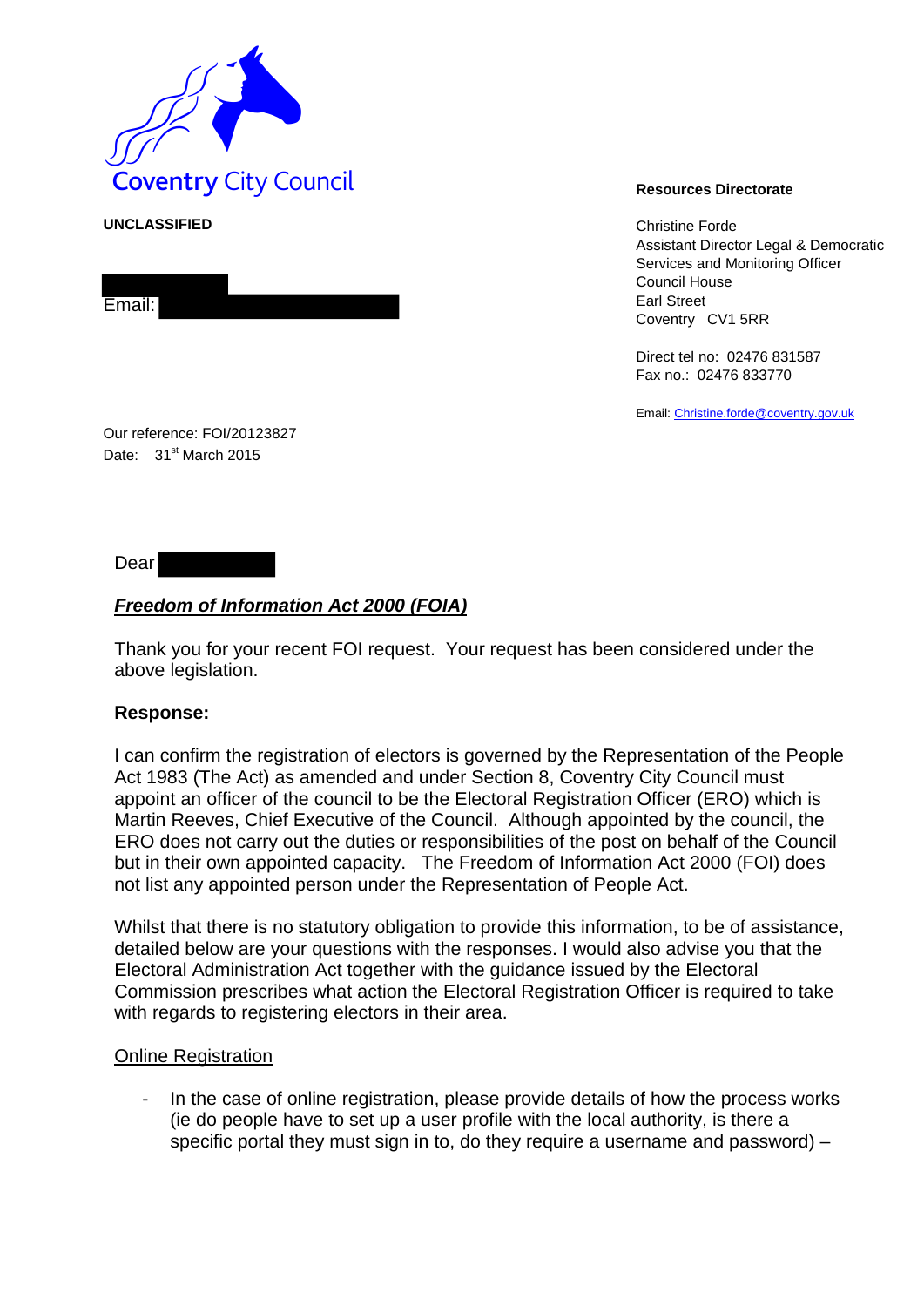# **The website is provided by central government it is**

**[www.gov.uk/registertovote](http://www.gov.uk/registertovote) there is no requirement to create a profile.**

- In the case of registration by post, whether an envelope or a freepost envelope is provided for recipients to respond. – **the legislation requires us to provide a reply paid envelope for this purpose.**
- In the case of any other way, please provide details of how the process works. **– each Electoral Registration Officer can decide to accept registrations over the telephone from potential electors and we have taken a decision at this time to take details over the phone and process the application on behalf of the potential elector.**

# Annual Canvass

- How the electoral registration form/notification for the annual canvass is distributed to residents. **– the electoral registration form no longer exists with effect from July 2015 the ERO will be required to send to every property in his area a Household Enquiry Form which will detail the existing electors registered at a property. It is our intention to enable this form to be responded to by post (reply paid envelope), internet and telephone (Freephone) although the arrangements have not yet concluded. The internet site would require the person to log on using the security code which is detailed on the form they have been sent. Also for the telephone response they would be required to type in the security code detailed on the form.**
- Whether they offer the choice for people to return their annual canvass (a) online (b) by post or (c) in any other way, please provide details of how the process works.
- In the case of registration by post whether an envelope or a freepost envelope is provided for the recipient to respond.
- In the case of any other way please provide details of how the process works **– see above**

# Individual Electoral Registration

- What changes have been made to electoral registration and annual canvass systems for the implementation of individual registration, and whether any allowances have been made for those who are not online or are unable to use/access the internet. **– please see options which are available above.**
- Whether people will have the choice to register to vote/update their entry on the electoral register as part of the annual canvass (a) online (b) by post or (c) in any other way. **– please see annual canvass comments above.**

You are free to use this information for your own purposes. If you wish to use the information for other purposes, you will need to contact us.